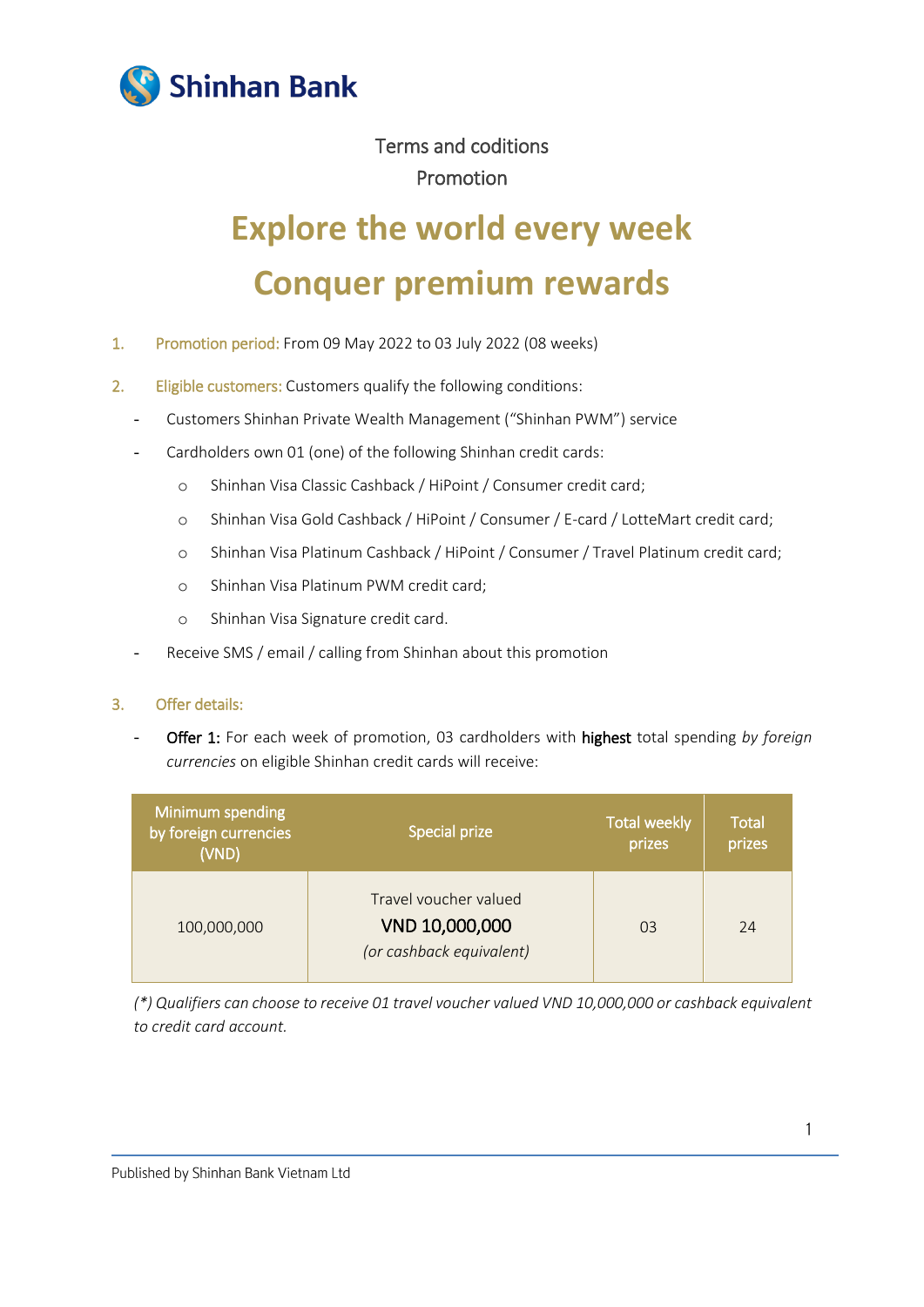

- Offer 2: For each week of promotion, 20 cardholders who achieve required spending *by foreign currencies* on eligible credit cards soonest will receive cashback:

| <b>Required spending</b><br>by foreign currencies<br>(VND) | Cashback (VND) | <b>Total weekly</b><br>prizes | <b>Total prizes</b> |
|------------------------------------------------------------|----------------|-------------------------------|---------------------|
| 20,000,000                                                 | 1,000,000      | 20                            | 160                 |

*(\*) In case cardholders reach the required spending on the same date, and the number of qualifiers exceeds the number of prizes, prizes will be given to cardholders with higher total spending within the week.*

### 4. Timeline and reward:

|                            | Period                                            |  |
|----------------------------|---------------------------------------------------|--|
|                            | Week 1:09 May - 15 May 2022                       |  |
|                            | Week 2: 16 May - 22 May 2022                      |  |
|                            | Week 3: 23 May - 29 May 2022                      |  |
|                            | Week 4: 30 May - 05 June 2022                     |  |
| Spending period            | Week 5: 06 June - 12 June 2022                    |  |
|                            | Week 6: 13 June – 19 June 2022                    |  |
|                            | Week 7: 20 June – 26 June 2022                    |  |
|                            | Week 8: 27 June - 03 July 2022                    |  |
| Transactions acquired date | No later than 11 July 2022                        |  |
|                            | No later than 15 August 2022                      |  |
| Reward period              | SMS reward notification will be sent to qualified |  |
|                            | cardholders.                                      |  |

#### 5. Qualified cardholders / transactions:

- Qualified cross-border transactions include all domestic or international transactions by any currencies excluding VND at local POS and online, of Shinhan Visa credit cards mentioned in Clause (2) during spending period, and must be recorded in Shinhan's system no later than 11 July 2022.
- Transactions completed during spending period but not recorded on Shinhan's system by the due date will not be eligible irrespective of whether or not cardholders receive the SMS notification about the transaction completion.
- Transactions which are cash withdrawal, cash advance or Flexi-Cash and any other fees however called, including but not limited to, the transaction processing fee, annual fees, cash advance fees, interest, credit card payment, debit adjustment, late fees or any foreign exchange trading, currencies trading are excluded from the calculation of the total spending.